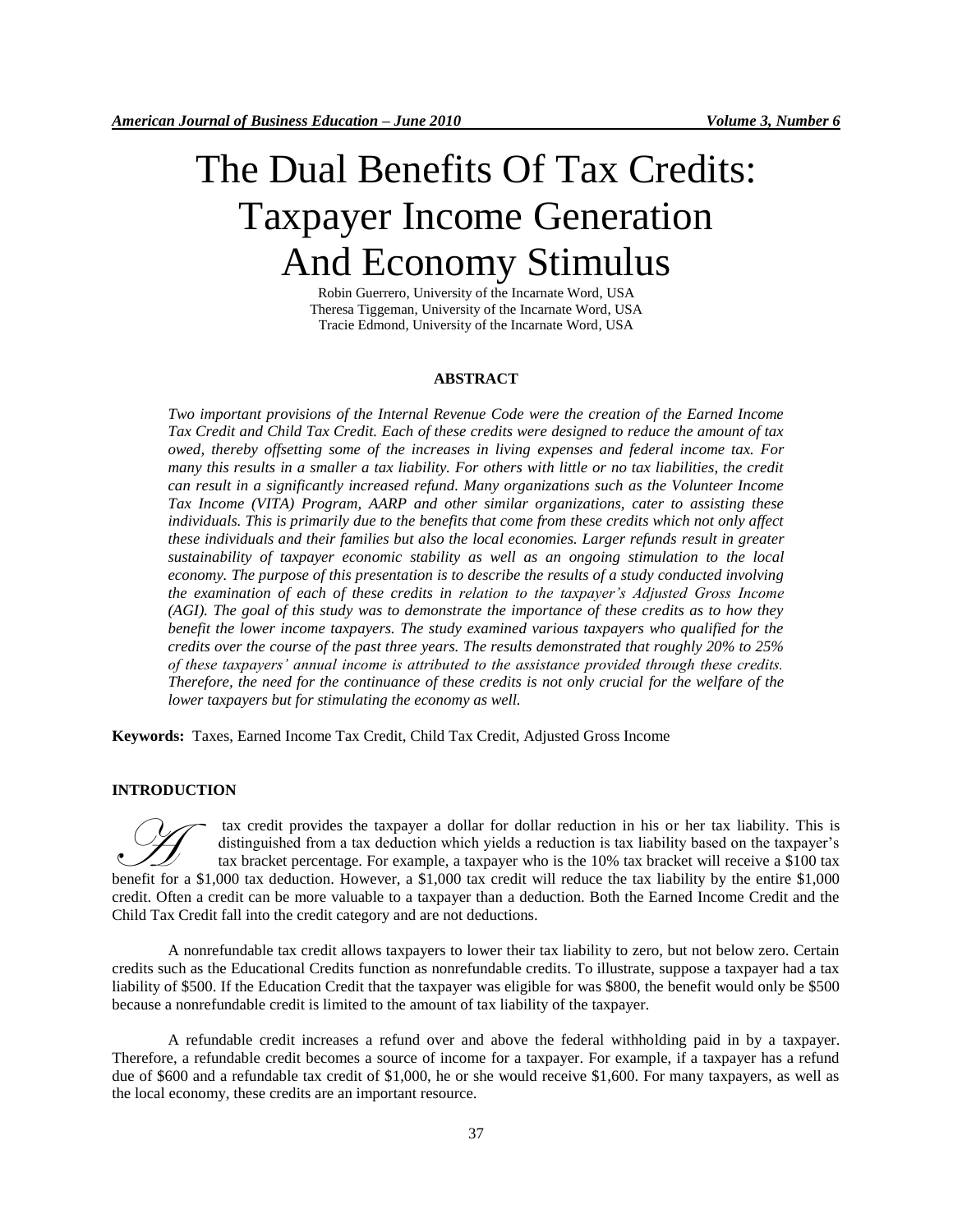# *American Journal of Business Education – June 2010 Volume 3, Number 6*

The credits in this study are both refundable and nonrefundable. Cornfield (2007) in his review of Ending Poverty in America: How to restore the American Dream, relates that the "poverty rate in the United States has changed little since the 1960s era of the Great Society and civil rights movement." Tax credits present a mitigation of poverty for the working poor.

Dickert-Conlin, Fitzpatrick and Hanson (2005) summarize the idea of refundable credits by noting that "for low–income individuals to utilize tax credits aimed at accomplishing social policy, they must be eligible for the credit. On the individual tax side, non–refundable tax credits will not reach the lowest–income individuals, who pay little or no federal income taxes."

# **EARNED INCOME TAX CREDIT**

The Internal Revenue Service (2009) defines the Earned Income Tax Credit or the EITC as a refundable federal income tax credit for low to moderate income working individuals and families. Congress originally approved the tax credit legislation in 1975 in part to offset the burden of social security taxes and to provide an incentive to work. When the EITC exceeds the amount of taxes owed, it results in a tax refund to those who claim and qualify for the credit.

To qualify, taxpayers must meet certain requirements and file a tax return, even if they did not earn enough money to be obligated to file a tax return. The EITC has no effect on certain welfare benefits. In most cases, EITC payments will not be used to determine eligibility for Medicaid, Supplemental Security Income (SSI), food stamps, low-income housing or most Temporary Assistance for Needy Families (TANF) payments.

Forman (2004) relates that the EITC has been expanded and is now "one of the principal antipoverty programs in the federal budget. He further notes that this credit provides significant work stimulus for the working poor because a taxpayer must have earnings to obtain this income transfer.

According to the Internal Revenue Service (2009) The American Recovery and Reinvestment Act (ARRA) provides a temporary increase in the earned income tax credit (EITC) for taxpayers with three or more qualifying children. The maximum EITC for this new category is \$5,657. ARRA also increases the beginning point of the phase out range for the credit for all married couples filing a joint return, regardless of the number of children. These changes apply to 2009 and 2010 tax returns.

The EITC is a relatively small amount for the very low income taxpayers, and then it increases up to a certain earned income amount. After this amount is reached by a taxpayer, the EITC begins to decline until the phase out amount. The credit begins to phase out at \$21,420 for married taxpayers filing a joint return with children and completely phases out at \$40,463 for one child, \$45,295 for two children and \$48,279 for three or more children. For married taxpayers filing a joint return with no children, the credit begins to phase out at \$12,470 and completely phases out at \$18,440. This change increasing the amount, the income limits, and the number of children will infuse the local economy with new economic resources.

#### **CHILD TAX CREDIT**

This credit is for people who have a qualifying child or children under the age of 17 years. It is in addition to the earned income credit. The maximum amount you can claim for the credit is \$1,000 for each qualifying child. It begins as a nonrefundable credit. After the tax liability becomes zero due to the Child Tax Credit, the Additional Child Tax Credit comes into play. This credit is for certain individuals who get less than the full amount of the child tax credit. The additional child tax credit will give a taxpayer a refund even if he or she does not owe any tax. The Additional Child Tax Credit is a refundable credit.

According to the Internal Revenue Service (2009) under the American Recovery and Reinvestment Act (ARRA), more families will be eligible for the additional child tax credit because of a change to the way the credit is figured. Taxpayers who cannot take full advantage of the child tax credit because the credit is more than the taxes they owe may receive a payment for some or all of the credit not used to offset their taxes.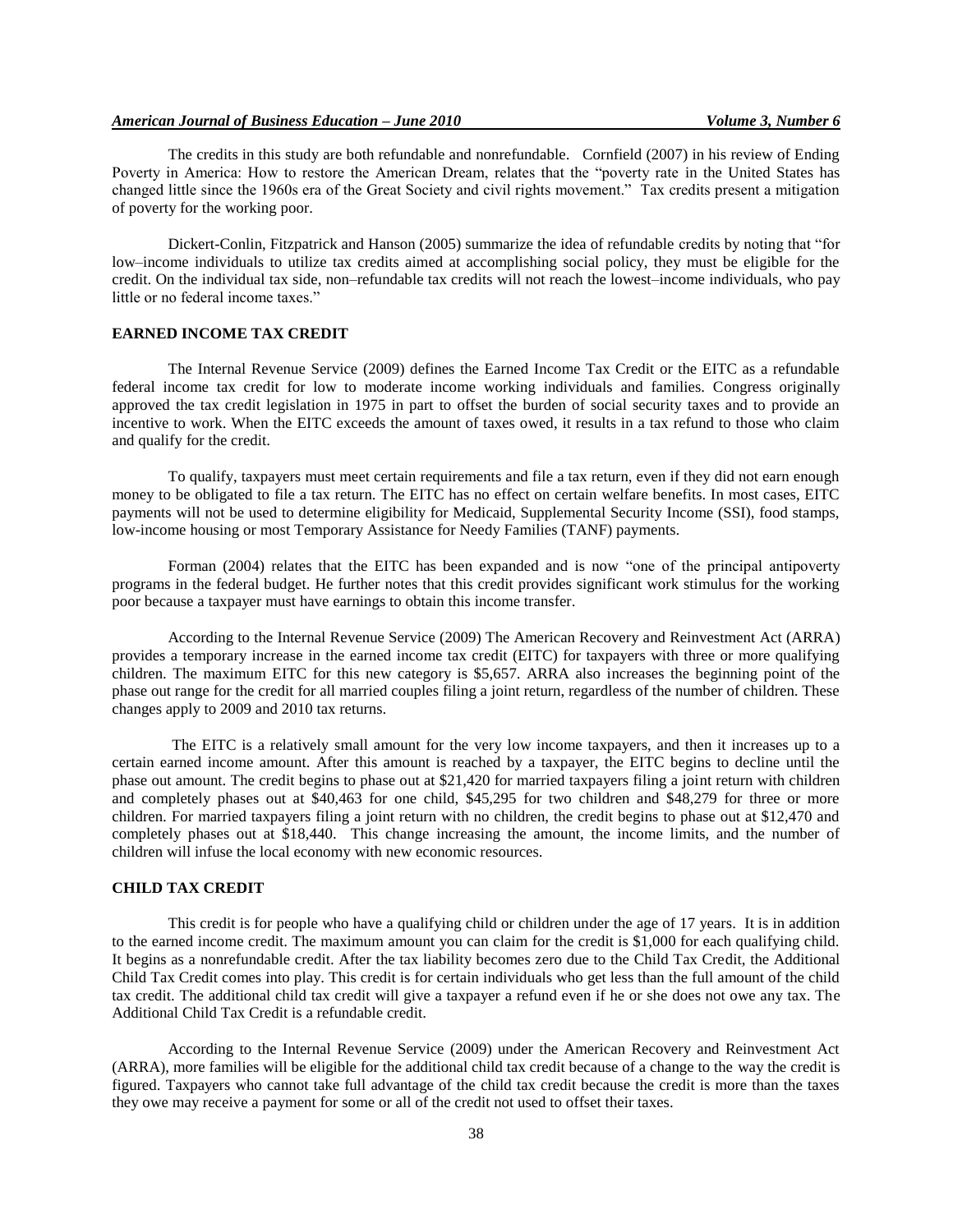# *American Journal of Business Education – June 2010 Volume 3, Number 6*

ARRA reduces the minimum earned income amount used to calculate the additional child tax credit to \$3,000. Before ARRA, the minimum earned income amount was set to rise to \$12,550. Reducing the amount to \$3,000 permits more taxpayers to use the additional child tax credit and increases the amount of the payments they may receive. This change applies to tax years beginning in 2009 and 2010. The changes in this tax law will bring additional monies into the hands of the low income taxpayer and, in turn, into their economies

#### **METHODOLOGY**

#### **Purpose of Study**

The passing of the American Recovery and Reinvestment Act of 2009 has provided many new opportunities for the enrichment of the Child Tax and Earned Income credits. As a result of the adjustments to these credits, many taxpayers have expressed interest on the effects of the credits to their current tax situation which may be reflective of what is to come next filing season. The concern for the individuals is the significance of the credits to the refunds that they receive.

Therefore in order to examine the importance of the EIC and CTC, a sample study was conducted to determine the impact of these credits in relation to the taxpayer's total adjusted gross income. The goal of the study was to demonstrate how these credits represent a significant portion of the average annual income for these lower income taxpayers. More importantly, the purpose of our study was to demonstrate the significance of these credits to these individuals and their families.

#### **Sample/Participants**

In building a sample for this study, it was determined to target a particular group of taxpayers with a set of criteria. The first requirement was locating taxpayers with a filing status of "married filing a joint return" or "head of household" and at least one qualifying dependent child. The second requirement was locating taxpayers whose adjusted gross income was less than \$28,000 for each of the three years of study. These criteria were necessary to ensure that the taxpayer could potentially benefit from one or both of the tax credits. Based on the selection criteria, 47 taxpayers satisfied the requirements to participate in this study.

#### **Limitations of the Study**

Unfortunately, as with any research, there are certain limitations of this study. In this particular case, the first limitation of the study was the sample size of only 47 taxpayers. The sample size was limited because of the criteria chosen to be used to conduct this research. Therefore, the sample size may not be representative of the entire population. Finding qualifying individuals resulted in a small sample pull. Secondly, because of the uniqueness of this topic, prior research does not exist to compare this study to. As a result, all of the tests conducted, were original in format. Lastly, this study is limited to individuals that were previously existing clients of the researcher. The ability for a random sample was not available due to time constraints and availability.

#### **Collection and Examination of Data**

In order to conduct this research, the tax returns of each participant for the previous three years (2006- 2008) were examined. For each of the years, data taken from these returns included the taxpayer's Adjusted Gross Income (AGI), the amounts of their Child Tax Credits (both regular and additional) and the amounts of their Earned Income Credit. AGI was used as opposed to gross income because of the necessary adjustments to income allowed for as a deduction by the IRS for such things as a one half deduction for self-employment tax, student loan interest payments and IRA contributions. The amount of the taxpayer's refund was not taken into consideration for this study because of varying differences in federal withholdings and estimated tax payments among taxpayers.

From this information, a three year average was created for each of these data categories. For the purposes of this study, regular and additional child tax credits were combined as one total. The averages for earned income credit and child tax credit were each compared to average adjusted gross income to determine their relation to income. The totals were reported as a percentage of income.